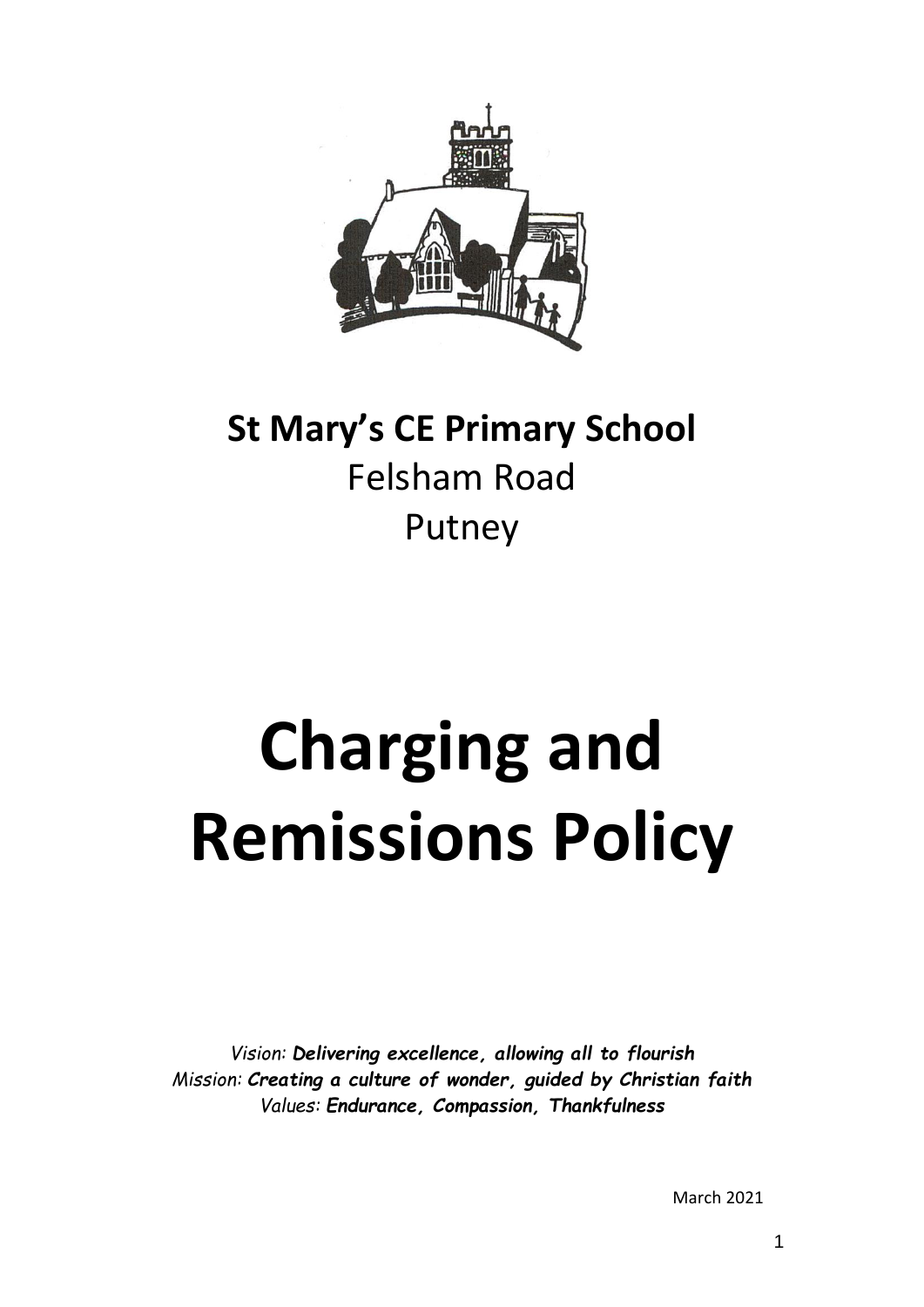We believe that all our pupils should have an equal opportunity to benefit from school activities and visits (curricular and extra-curricular) independent of their parents' financial means. This charging and remissions policy describes how we at St Mary's CE Primary school will do our best to ensure a good range of visits and activities is offered and try to minimise the financial barriers which may prevent some pupils taking full advantage of the opportunities.

## **Admissions**

There is no charge for admissions to St Mary's CE Primary School. Parent/carers are asked for a contribution to the Governors Fund on entry.

## **School Meals**

Pupils who are not entitled to free school meals will be charged a set amount per meal. The daily cost rate for school meals are agreed at the start of each academic year by the head teacher and Governor Resources committee. There is no charge for children who are entitled to free school meals.

#### **Voluntary contributions**

The school, school governing body, or Local Authority may ask for voluntary contributions to the school for general funds and/or to fund activities that will enrich our pupil's education i.e. school trips.

Where an activity cannot be afforded without voluntary funding, the activity may be cancelled and all monies paid will be returned to parents.

No pupil will be excluded from an activity should their parent/s be unable to make a voluntary contribution.

# **Activities that take place during school hours**

There is no charge for activities during school hours with the exception of music tuition - see separate paragraph.

# **Activities that take place outside of school hours (non-residential)**

There is **no** charge for activities that take place outside of school hours when they are:

- part of the set curriculum, including sports games against other schools
- part of the school's basic curriculum for religious education

# **Extra Activities**

The school **will** charge for optional extra activities provided outside of school time that is **not:**

- part of the National Curriculum
- part of religious education

The head teacher will decide when it is necessary to charge for optional activities, and the levels of charge will be set termly by the head teacher.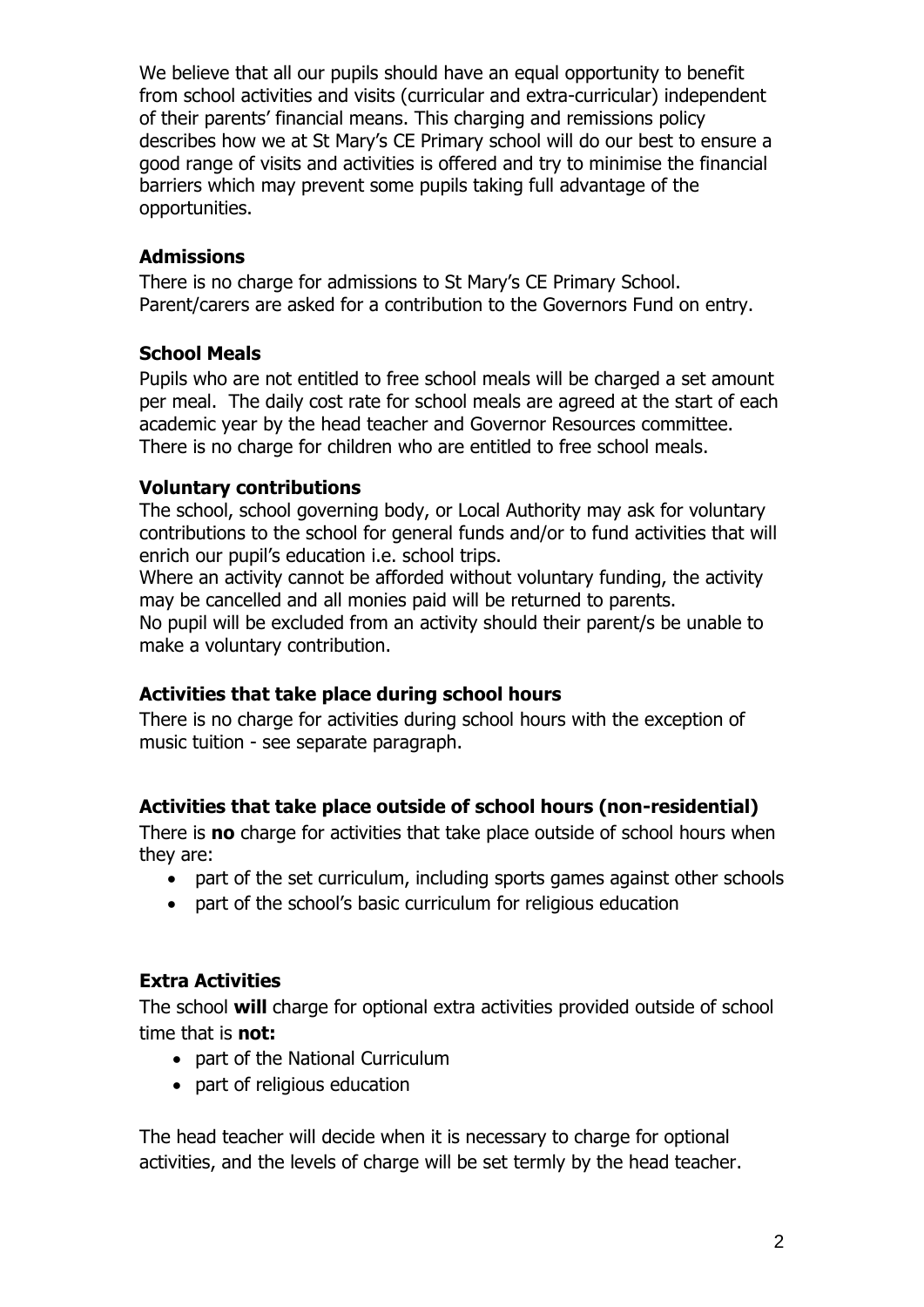Any charge made in respect of individual pupils will not exceed the actual cost of providing the optional extra activity, divided equally by the number of pupils participating plus any additional running costs\*. In no circumstances will there be an element of subsidy required for any pupils wishing to participate in the activity whose parents are unwilling or unable to pay the full charge.

\*When calculating the cost of optional extras an amount may be included in relation to any materials, books, instruments, or equipment provided in connection with the optional extra activity. These also include:

- non-teaching staff
- teaching staff who are leading optional extra activities
- teaching staff engaged under contracts for services purely to provide an optional extra, including supply teachers engaged specifically to provide the optional extra
- the cost, or a proportion of the costs, for teaching staff employed to provide tuition in playing a musical instrument, where the tuition is an optional extra.

Participation in any optional extra activity will be on the basis of parental choice and a willingness to pay the charges. The school will need to have the agreement of parents before organising the provision of an optional extra where charges will be made.

# **Residential Trips/Activities**

The school **will not** charge for:

- education provided on any visit that takes place during school hours
- education provided on any visit that takes place outside school hours if it is part of the National Curriculum or part of religious education
- supply teachers to cover for those teachers who are absent from school accompanying pupils on a residential visit
- residential activities that take place during school hours.

#### **The school will charge for:**

#### **Board and lodging**

When any visit has been organised by the school where there may be a cost for board and lodging, parents will be informed of this before the visit takes place. The school will charge an amount up to the full cost of board and lodging on residential visits, whether it is classified as taking place during school hours or not. The charge will not exceed the actual cost. Parents who can prove they are in receipt of certain benefits may be exempt from paying this cost.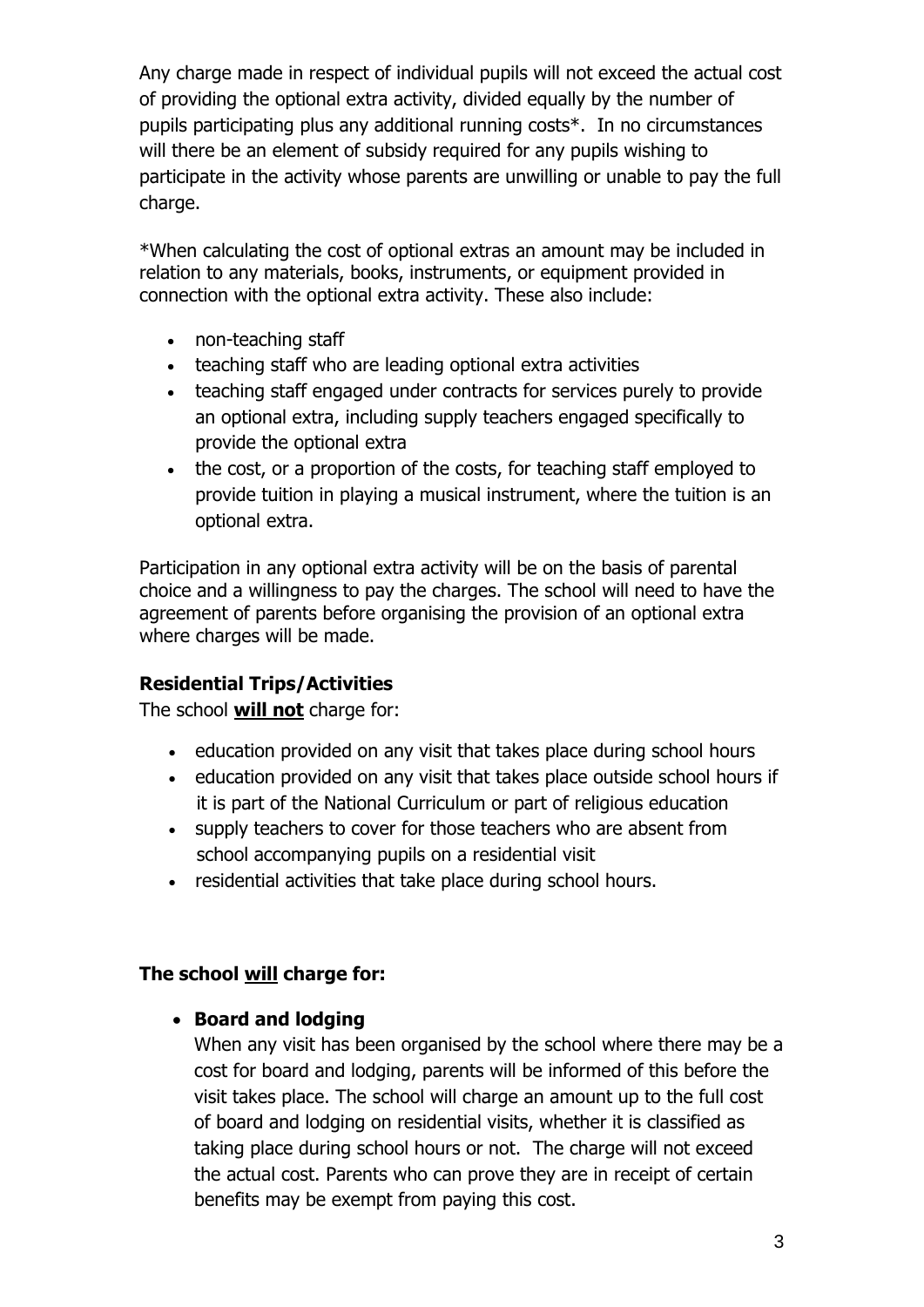# **Additional staffing costs**

Will apply where staff are working days outside of their normal working pattern in order to facilitate the residential activity/trip.

# **Travel**

Travel charges may apply when the residential activity takes place. The amount charged will be calculated to cover the unit cost per pupil.

# **Activities**

The school may charge for residential activities that fall **outside** of school hours

# **Music Tuition within School Hours**

St Mary's CE Primary School follows government legislation that states that all education provided during school hours must be free; however, music lessons are an exception to this rule.

Charges will be made if the teaching is not an essential part of either the National Curriculum or the first access to the Key Stage 2 Instrumental and Vocal Tuition Programme (Wider Opportunities).

The school may charge for teaching requested by parents and delivered by specialist tutors given to either an individual pupil or groups of any appropriate size (provided that the size of the group is based on sound pedagogical principles) to play a musical instrument. The cost of these lessons may depend on the size and duration of the class as well as the type of instrument.

The school will not charge if the music tuition is part of the National Curriculum. This includes instruments, music books and exam fees.

St Mary's CE Primary School is dedicated to ensuring equal opportunities for all pupils including access to specialised music tuition, therefore charges made for music tuition within school hours will be remitted for pupils on free school meals.

There is no charge for vocal or instrumental tuition for children in receipt of Pupil Premium. This includes instruments, music books and exam fees.

#### **Damage to property and breakages**

Where school property has been wilfully damaged by a student or parent the school may charge those responsible for some or all of the cost of repair or replacement.

Where property belonging to a third party has been damaged by a pupil, and the school has been charged, the school may charge some or all of the cost to those responsible.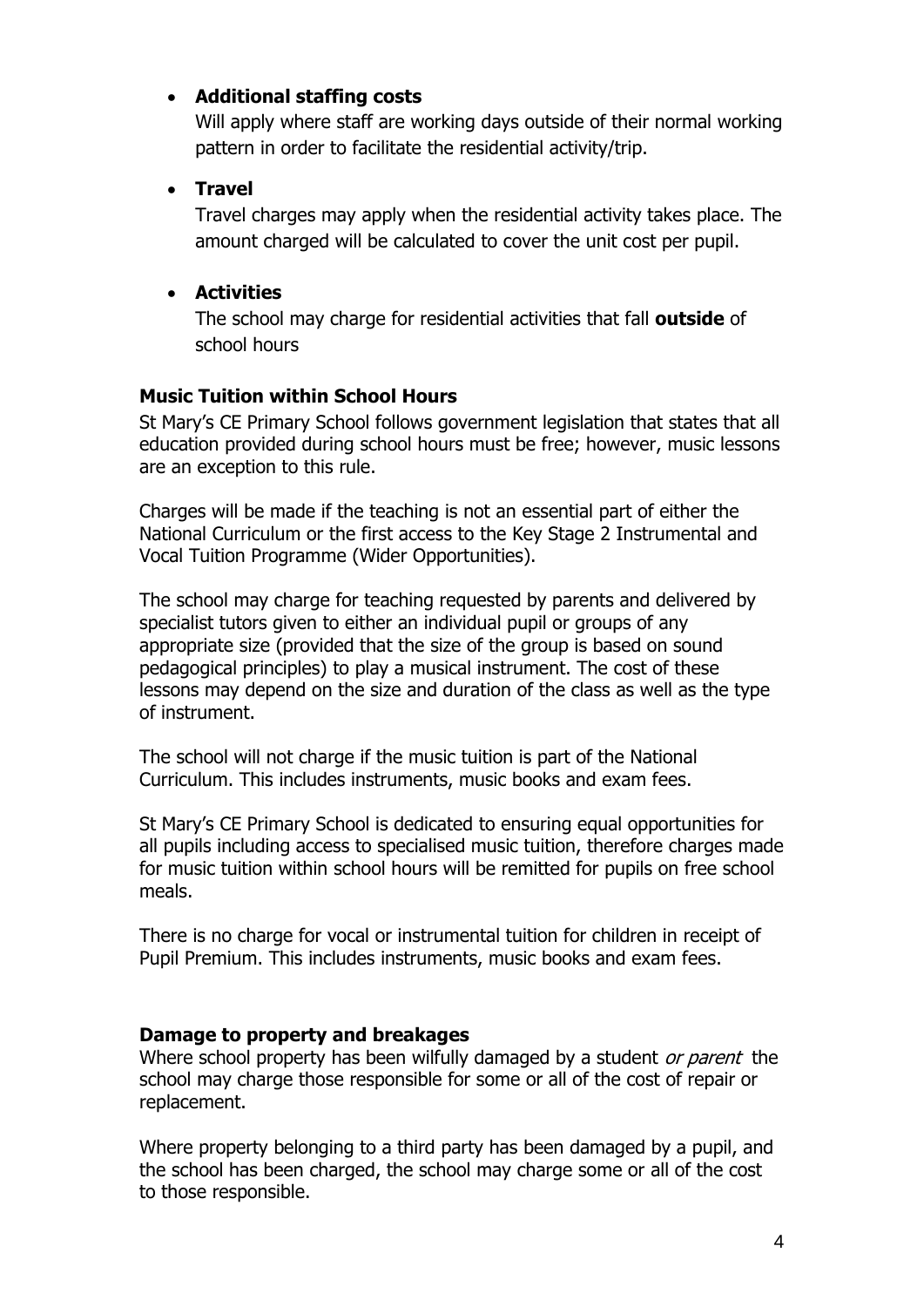Whether or not these charges will be made will be decided by the Head teacher and will be dependent on the situation.

# **Remissions and concessions**

The school will give consideration to the remission of charges to parents or carers who receive the following support payments:

- Income Support
- income-based Jobseeker's Allowance
- income-related Employment and Support Allowance
- support under Part VI of the Immigration and Asylum Act 1999
- the guaranteed element of Pension Credit
- Child Tax Credit (provided you're not also entitled to Working Tax Credit and have an annual gross income of no more than £16,190)
- Working Tax Credit run-on paid for 4 weeks after you stop qualifying for Working Tax Credit
- Universal Credit if you apply on or after 1 April 2018 your household income must be less than £7,400 a year (after tax and not including any benefits you get)

#### **Notes**

\* Children who receive (IS) or (IBJSA) in their own right are also eligible to receive free school meals.

\*\* Parents/Guardians who are in receipt of Child Tax Credit and have an annual taxable income in excess of £16,190 are not eligible for free school meals.

\*\*\* Parents/Guardians who are in receipt of Pension Tax Credit and have an annual taxable income in excess of £16,190 are not eligible for free school meals.

NB Where a parent is entitled to Working Tax Credit during the four-week period immediately after their employment ceases, or after they start to work less than 16 hours per week, their children are entitled to free school lunches. It should be noted that children who receive "education suitable for children who have not attained compulsory school age" will still need to satisfy the additional requirement of "receiving education both before and after the lunch period", before being eligible to receive free school meals.

Children of families who receive these payments are also entitled to free school meals. Parents who are eligible for the remission of charges will be dealt with confidentially.

The head teacher and/or chair of governors will authorise the remission of charges.

The school may choose to subsidise part or all of the payment of some charges for certain activities and pupils, and this will be determined by the governing body and head teacher.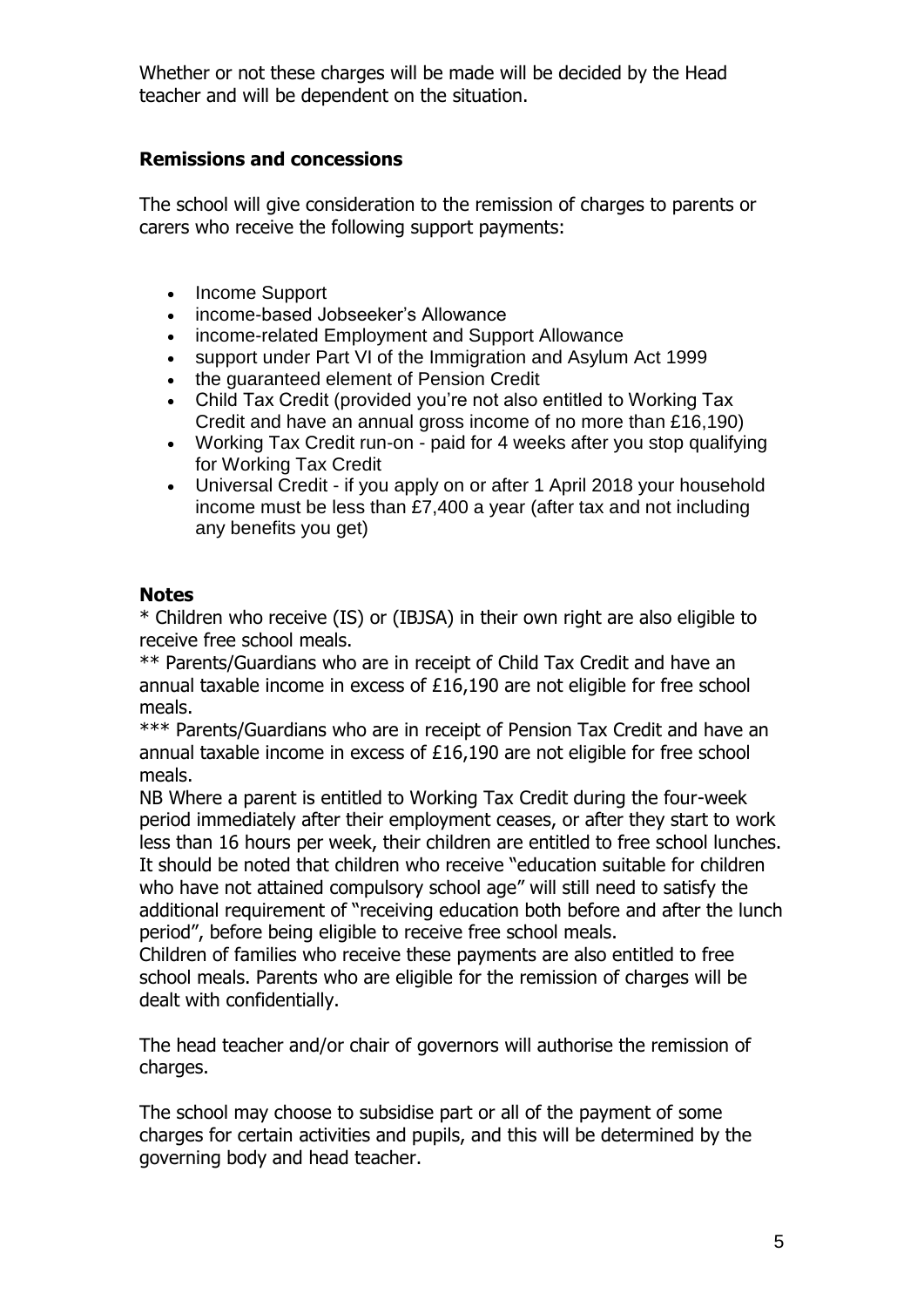#### **Inability or unwillingness to pay**

St Mary's CE Primary School is committed to ensuring fair access and treatment of all students, and this means ensuring that no child is excluded from an activity because the parents or carers of that child are unwilling or unable to pay. If there is insufficient funding for an activity, then it will be cancelled.

The identity of the child or parents of the child who did not want to make the payment, or could not make the payment, will not be disclosed under any circumstances.

#### **Donations**

A donation of £20 will be requested for advertising via the school newsletter to any outside person or agencies.

A donation of £10 will be requested for distribution of flyers, pamphlets etc.

All donations made to the school including those from charities, business or individuals are paid into the St Mary's Donation account.

The school Financial Code of Practice is followed in regard to all expenditure made from the donations account.

#### **Lettings**

Lettings are at the discretion of the Head Teacher, in consultation with the Chair of Governors and must be compatible with the School's aims and ethos - see Lettings Policy.

#### **Links with other School Policies and Practices**

This policy links with and should be read in conjunction with a number of other school policies, practices and action plans including:

- Financial Code of Practice
- WBC Financial Handbook
- Scheme of Delegation
- Debt Recovery Policy
- Lettings Policy
- GDPR Data Protection Policy

#### Monitoring and Review

Staff and Goverrnors will then review this policy once every year as well as responding to trends that suggest the need for earlier review.